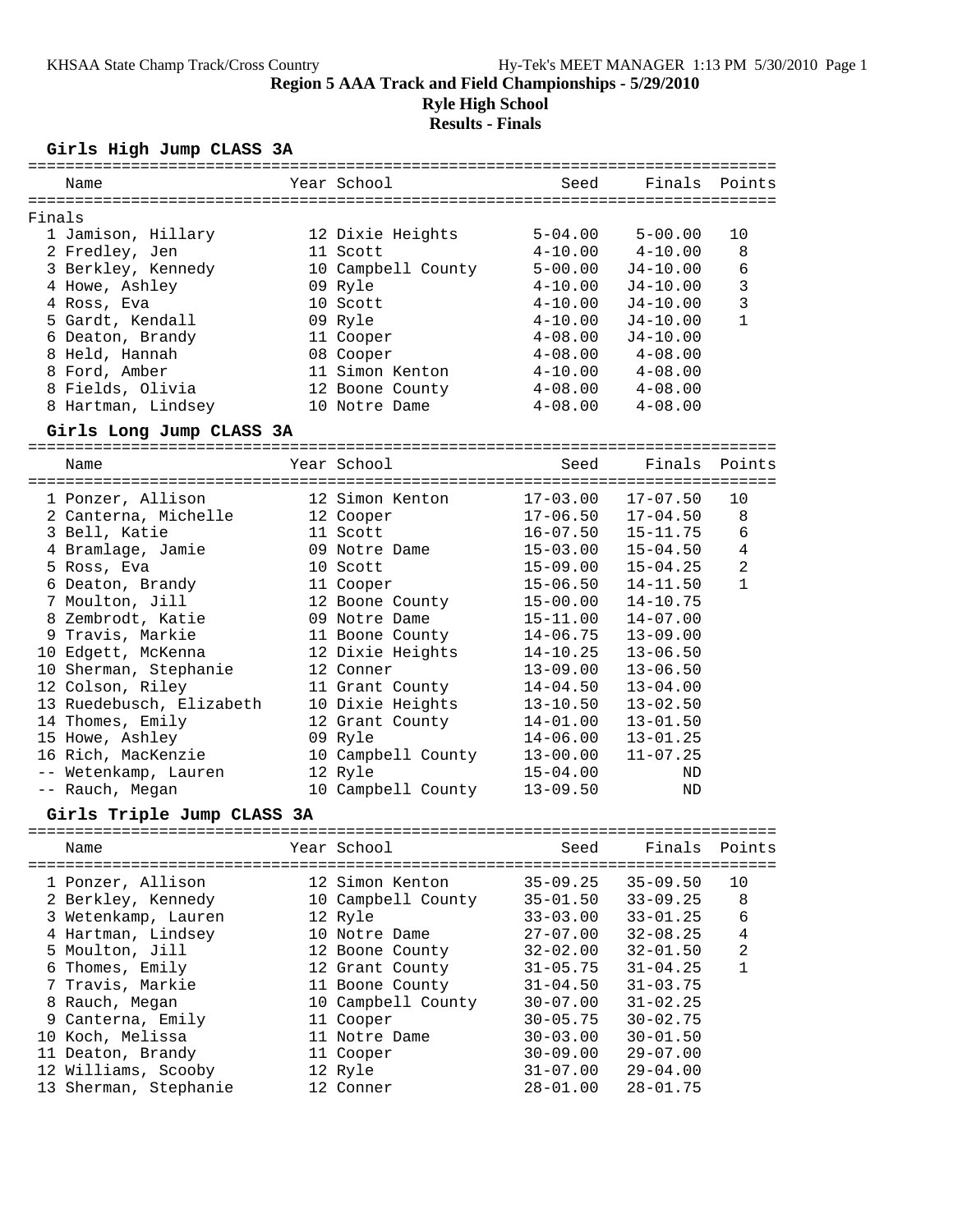# **Region 5 AAA Track and Field Championships - 5/29/2010**

#### **Ryle High School Results - Finals**

#### **Girls Shot Put CLASS 3A**

|   | ============                |  |                    | ==================== |              |                   |  |  |
|---|-----------------------------|--|--------------------|----------------------|--------------|-------------------|--|--|
|   | Name                        |  | Year School        | Seed                 | Finals       | Points            |  |  |
|   |                             |  |                    |                      |              |                   |  |  |
|   | 1 Lehkamp, Jenna            |  | 11 Scott           | $35 - 09.00$         | $33 - 09.25$ | 10                |  |  |
|   | 2 Austin, Sarah             |  | 12 Simon Kenton    | $33 - 00.00$         | $32 - 07.50$ | 8                 |  |  |
|   | 3 Rice, Kristen             |  | 10 Campbell County | $30 - 04.00$         | $30 - 08.00$ | 6                 |  |  |
|   | 4 Williams, Scooby          |  | 12 Ryle            | $35 - 00.00$         | $28 - 05.50$ | 4                 |  |  |
|   | 5 Finkelstein, Rachel       |  | 11 Ryle            | $28 - 09.00$         | $28 - 00.25$ | $\overline{a}$    |  |  |
|   | 6 Schraer, Brianna          |  | 10 Campbell County | $32 - 02.50$         | $27 - 04.50$ | 1                 |  |  |
|   | 7 Woolum, Kristin           |  | 11 Scott           | $30 - 11.00$         | $26 - 11.75$ |                   |  |  |
|   | 8 Brumley, Brittany         |  | 12 Grant County    | $26 - 00.00$         | $26 - 01.00$ |                   |  |  |
|   | 9 Thomas, Abby              |  | 09 Notre Dame      | $25 - 01.00$         | $25 - 09.00$ |                   |  |  |
|   | 10 Pace, Kristen            |  | 12 Simon Kenton    | $25 - 10.00$         | $25 - 04.25$ |                   |  |  |
|   | 11 Baker, Shelby            |  | 10 Cooper          | $26 - 08.00$         | $24 - 10.50$ |                   |  |  |
|   | 12 Phillips, Nikki          |  | 11 Cooper          | $24 - 09.00$         | $24 - 02.50$ |                   |  |  |
|   | 13 Cook, Briana             |  | 12 Dixie Heights   | $24 - 06.00$         | $23 - 01.00$ |                   |  |  |
|   | 14 Hudson, Halee            |  | 07 Grant County    | $24 - 00.00$         | $22 - 10.75$ |                   |  |  |
|   | 15 Richardson, Tia          |  | 10 Dixie Heights   | $24 - 08.75$         | $22 - 01.50$ |                   |  |  |
|   | Girls Discus Throw CLASS 3A |  |                    |                      |              |                   |  |  |
|   |                             |  |                    |                      |              |                   |  |  |
|   | Name                        |  | Year School        | Seed                 | Finals       | Points            |  |  |
|   |                             |  |                    |                      |              |                   |  |  |
|   | 1 Williams, Scooby          |  | 12 Ryle            | $103 - 07$           | $108 - 00$   | 10                |  |  |
|   | 2 Austin, Sarah             |  | 12 Simon Kenton    | $100 - 02$           | $104 - 03$   | 8                 |  |  |
|   | 3 Schraer, Brianna          |  | 10 Campbell County | $97 - 10$            | $93 - 09$    | 6                 |  |  |
|   | 4 Morgan, Shelly            |  | 12 Boone County    | $93 - 05$            | $92 - 10$    | $\overline{4}$    |  |  |
|   | 5 Woolum, Kristin           |  | 11 Scott           | $79 - 09$            | $82 - 07$    | $\overline{a}$    |  |  |
|   | 6 Johnson, Liz              |  | 11 Ryle            | $78 - 05$            | $81 - 09$    | $\mathbf{1}$      |  |  |
|   | 7 Pace, Kristen             |  | 12 Simon Kenton    | $80 - 08$            | $81 - 05$    |                   |  |  |
|   | 8 Terlep, Ellie             |  | 11 Cooper          | $82 - 01$            | $76 - 09$    |                   |  |  |
|   | 9 Rice, Kristen             |  | 10 Campbell County | $83 - 06$            | $74 - 08$    |                   |  |  |
|   | 10 Lehkamp, Jenna           |  | 11 Scott           | $81 - 00$            | $72 - 08$    |                   |  |  |
|   | 11 Brumley, Brittany        |  | 12 Grant County    | $74 - 00$            | $68 - 01$    |                   |  |  |
|   | 12 Thomas, Abby             |  | 09 Notre Dame      | $70 - 05$            | $66 - 06$    |                   |  |  |
|   | 13 Richardson, Tia          |  | 10 Dixie Heights   | $63 - 03$            | 63-11        |                   |  |  |
|   | 14 Hudson, Halee            |  | 07 Grant County    | $63 - 00$            | $61 - 04$    |                   |  |  |
|   | 15 Cook, Briana             |  | 12 Dixie Heights   | $63 - 04$            | $61 - 02$    |                   |  |  |
|   | 16 Wolfer, Lauren           |  | 10 Notre Dame      | $60 - 02$            | $60 - 00$    |                   |  |  |
|   | 17 Kelly, Katie             |  | 07 Cooper          | $52 - 03$            | $56 - 06$    |                   |  |  |
|   | Boys High Jump CLASS 3A     |  |                    |                      |              |                   |  |  |
|   | Name                        |  | Year School        | Seed                 | Finals       | Points            |  |  |
|   | 1 McGovney, Nathan          |  | 09 Campbell County | $5 - 08.00$          | $5 - 10.00$  | ===========<br>10 |  |  |
|   | 2 Huntley, Jeff             |  | 11 Ryle            | $6 - 00.00$          | $5 - 08.00$  | 8                 |  |  |
|   | 3 Pinkelton, Trey           |  | 10 Simon Kenton    | $5 - 08.00$          | $J5 - 08.00$ | 6                 |  |  |
|   | 4 Ridilla, Andy             |  | 10 Ryle            | $5 - 08.00$          | $5 - 06.00$  | 4                 |  |  |
|   | 5 Mcgarr, Jon               |  | 12 Boone County    | $5 - 06.00$          | $J5 - 06.00$ | 2                 |  |  |
|   | 6 Boehm, Alex               |  | 12 Campbell County | $5 - 06.00$          | $5 - 04.00$  | 1                 |  |  |
|   | 7 Hall Perry, Andrew        |  | 11 Conner          | $5 - 00.00$          | $5 - 02.00$  |                   |  |  |
| 8 | Tackett, Steven             |  | 11 Simon Kenton    | $5 - 04.00$          | $5 - 00.00$  |                   |  |  |
|   | 9 Kramer, Ben               |  | 10 Dixie Heights   | $5 - 00.00$          | $J5 - 00.00$ |                   |  |  |
|   | Schuchter, Kyle             |  | 11 Dixie Heights   | $5 - 00.00$          | ΝH           |                   |  |  |
|   |                             |  |                    |                      |              |                   |  |  |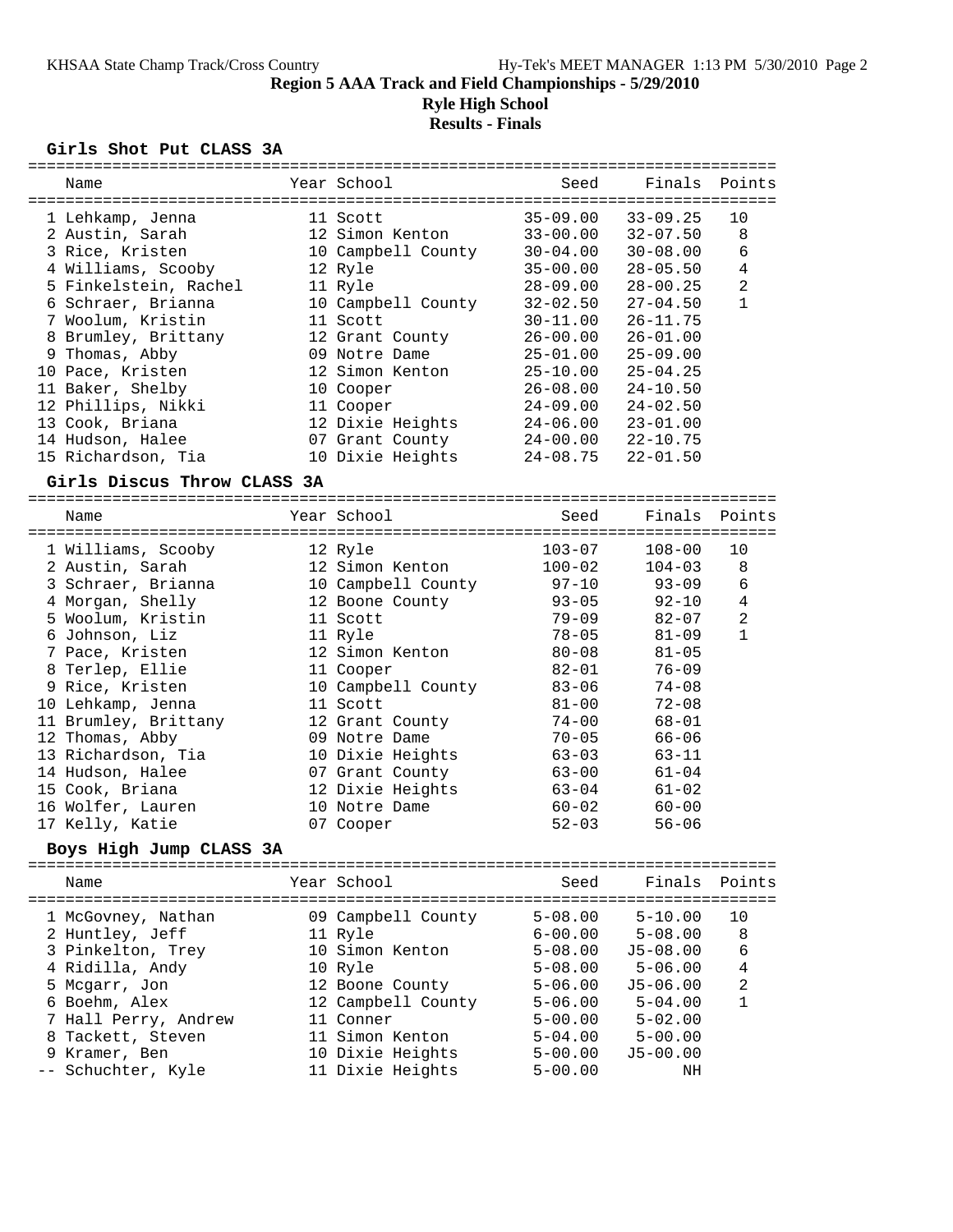#### **Region 5 AAA Track and Field Championships - 5/29/2010 Ryle High School Results - Finals**

# **Boys Long Jump CLASS 3A**

|       | Name                      | Year School        | Seed         | Finals       | Points         |
|-------|---------------------------|--------------------|--------------|--------------|----------------|
|       |                           |                    |              |              |                |
|       | 1 Powell, Sage            | 11 Simon Kenton    | $21 - 03.00$ | $20 - 11.50$ | 10             |
|       | 2 Eubank, Kiefer          | 12 Ryle            | $20 - 05.00$ | $19 - 05.25$ | 8              |
|       | 3 Mason, Zhock            | 11 Ryle            | $19 - 03.00$ | $19 - 01.00$ | 6              |
|       | 4 Mcgarr, Jon             | 12 Boone County    | $20 - 11.00$ | $19 - 00.25$ | $\overline{4}$ |
|       | 5 Iles, Jake              | 12 Conner          | $18 - 06.00$ | $18 - 09.75$ | 2              |
|       | 6 Blevins, Joseph         | 10 Cooper          | 19-04.00     | $18 - 06.75$ | $\mathbf{1}$   |
|       | 7 Smith, Tanner           | 11 Boone County    | $18 - 07.00$ | $18 - 04.25$ |                |
|       |                           |                    |              |              |                |
|       | 8 Lyon, Aaron             | 11 Campbell County | 19-11.00     | $18 - 02.00$ |                |
|       | 9 Huang, Jason            | 11 Cooper          | $18 - 04.00$ | $17 - 04.50$ |                |
|       | 10 Pinkelton, Trey        | 10 Simon Kenton    | $18 - 08.00$ | $17 - 00.75$ |                |
|       | 11 Canaday, Cody          | 09 Campbell County | $18 - 02.00$ | $16 - 09.75$ |                |
|       | 12 Davis, Nathan          | 09 Grant County    | $18 - 06.00$ | $16 - 06.50$ |                |
|       | 13 Caudill, Joey          | 11 Dixie Heights   | $17 - 11.00$ | $16 - 04.50$ |                |
|       | 14 Case, Jacob            | 12 Grant County    | 14-06.75     | $16 - 00.00$ |                |
|       | 15 Gross, Charles         | 09 Dixie Heights   | $15 - 09.00$ | $15 - 03.25$ |                |
|       | 16 Marksberry, Alex       | 11 Scott           | $15 - 10.00$ | $15 - 00.50$ |                |
|       | Boys Triple Jump CLASS 3A |                    |              |              |                |
|       |                           |                    |              |              |                |
|       | Name                      | Year School        | Seed         | Finals       | Points         |
|       |                           |                    |              |              |                |
|       | 1 Powell, Sage            | 11 Simon Kenton    | $45 - 00.00$ | $45 - 10.25$ | 10             |
|       | 2 Stoller, Nick           | 11 Boone County    | $40 - 09.00$ | $41 - 10.50$ | 8              |
|       | 3 Iles, Jake              | 12 Conner          | $39 - 02.75$ | $40 - 04.00$ | 6              |
|       | 4 Mason, Zhock            | 11 Ryle            | $42 - 02.50$ | $38 - 05.50$ | $\overline{4}$ |
|       | 5 Mcgarr, Jon             | 12 Boone County    | $39 - 05.00$ | $38 - 00.75$ | $\overline{2}$ |
|       | 6 Hubbard, Tyler          | 11 Campbell County | $36 - 07.00$ | $36 - 10.50$ | $\mathbf{1}$   |
|       | 7 Pinkelton, Trey         | 10 Simon Kenton    |              | $36 - 08.50$ |                |
|       | 8 Houseman, Alex          | 11 Ryle            | $35 - 06.50$ | $35 - 02.00$ |                |
|       |                           | 09 Conner          | $36 - 03.00$ | $34 - 04.00$ |                |
|       | 9 Iles, Sammy             |                    |              |              |                |
|       | 10 Myers, Collin          | 09 Scott           | $33 - 03.00$ | $33 - 10.25$ |                |
|       | 11 Marksberry, Alex       | 11 Scott           | $33 - 06.00$ | $33 - 09.25$ |                |
|       | 12 Gross, Charles         | 09 Dixie Heights   | 32-06.00     | $32 - 01.25$ |                |
|       | 13 Gouge, Brandon         | 11 Grant County    | $31 - 11.50$ | $30 - 04.50$ |                |
| $- -$ | Simmons, Trey             | 08 Dixie Heights   | $34 - 00.00$ | ΝD           |                |
|       | -- Lyon, Aaron            | 11 Campbell County | $39 - 07.50$ | ND           |                |
|       | Boys Shot Put CLASS 3A    |                    |              |              |                |
|       |                           |                    |              |              |                |
|       | Name                      | Year School        | Seed         | Finals       | Points         |
|       |                           | 12 Simon Kenton    | $46 - 11.50$ | $45 - 01.75$ | 10             |
|       | 1 Hansel, Jordon          |                    | $45 - 03.50$ | $42 - 00.75$ | 8              |
|       | 2 Arey, Ryan              | 11 Boone County    |              |              |                |
|       | 3 Zumdick, Stephen        | 12 Dixie Heights   | $42 - 04.50$ | $41 - 09.25$ | 6              |
|       | 4 Groneck, Jacob          | 10 Campbell County | $36 - 10.00$ | $40 - 04.00$ | 4              |
|       | 5 Teepen, Tanner          | 11 Ryle            | $37 - 08.00$ | $39 - 11.75$ | $\mathbf{2}$   |
|       | 6 Smith, Wes              | 12 Dixie Heights   | $37 - 00.50$ | $39 - 06.25$ | 1              |
|       | 7 Boden, Anthony          | 12 Conner          | $40 - 03.00$ | $39 - 05.00$ |                |
|       | 8 Seiter, Kevin           | 12 Boone County    | $39 - 08.00$ | $39 - 01.50$ |                |
|       | 9 Schafer, Matt           | 11 Cooper          | $37 - 10.50$ | $38 - 10.00$ |                |
|       | 10 Taylor, Cole           | 12 Campbell County | $37 - 02.25$ | $35 - 04.75$ |                |
|       | 11 McCreary, Devin        | 11 Ryle            | $35 - 04.25$ | $34 - 00.50$ |                |
|       | 12 Cox, Nick              | 11 Grant County    | $32 - 00.50$ | $33 - 04.50$ |                |
|       |                           |                    |              |              |                |